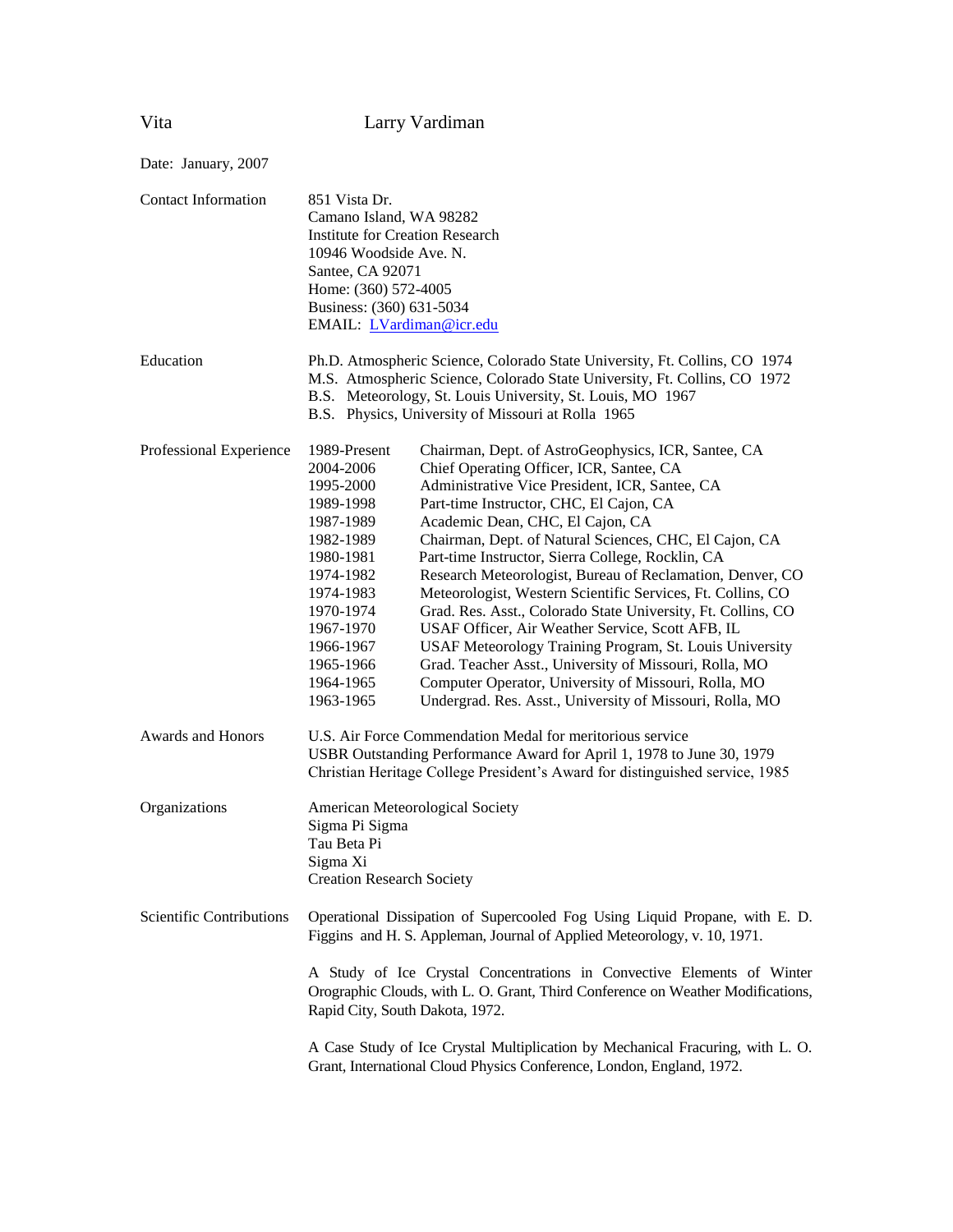Ice Crystal Multiplication in Convective Elements of Winter Orographic Clouds, Master's Thesis, Colorado State University, 1972

An Investigation of Precipitating Ice Crystals from Natural and Seeded Orographic Clouds, with C. L. Hartzell and Gerald Mulvey, 4th Conference on Weather Modification, Ft. Lauderdale, Florida, 1974.

The Generation of Secondary Ice Particles in Clouds by Crystal-Crystal Collision, Ph.D. Thesis, Colorado State University, 1974.

Generalized Criteria for Seeding Winter Orographic Clouds, with James A. Moore, 6th Conference on Planned and Inadvertent Weather Modification, Urbana, Illinois, 1977.

Generalized Criteria for Seeding Winter Orographic Clouds, with James A. Moore, Journal of Applied Meteorology, v. 35, n. 11, 1978.

The Generation of Secondary Ice Particles in Clouds by Crystal-Crystal Collision, Journal of the Atmospheric Sciences, v. 17, n. 12, 1978.

Preliminary Meteorological Measurements in Support of the Sierra Cooperative Pilot Project, Conference on Sierra Nevada Meteorology, South Lake Tahoe, California, 1978.

Summary Results of Preliminary Studies and Calibration Seeding in the Sierra Cooperative Pilot Project, 7th Conference on Inadvertent and Planned Weather Modification, Banff, Alberta, Canada, 1979.

A Case Study of the Hallet-Mossop, Ice Multiplication Process in the Sierra Nevada, with J. H. Humphries, 7th Conference on Inadvertent and Planned Weather Modification, Banff, Alberta, Canada, 1979.

Reanalysis of "Generalized Criteria for Seeding Winter Orographic Clouds," with D. Rottner, and J. A. Moore, Journal of Applied Meteorology, v. 19, n. 7, 1980.

Reply to Comments on "Generalized Criteria for Seeding Winter Orographic Clouds,"with D. Rottner, and J. A. Moore, Journal of Applied Meteorology,

Reply to Comments on "Reanalysis of 'Generalized Criteria for Seeding Winter Orographic Clouds,'" with Donald Rottner and James A. Moore, Journal of Applied Meteorology, v. 20, n. 2, 1981.

The PET Parade (A Case Study of Cloud types on 6 February 1978 in the Sierra Cooperative Pilot Project), 8th Conference on Inadvertent and Planned Weather Modification, Reno, Nevada, 1981.

Supercooled Water and Ice Crystal Distributions over the Central Sierra Nevada, with Mark Heggli, 8th Conference on Inadvertent and Planned Weather Modification, Reno, Nevada, 1981.

A Scenario for Exploratory Seeding Experiment on Post-frontal Convection in the Sierra Cooperative Pilot Project, with John Marwitz, 8th Conference on Inadvertent and planned Weather Modification, Reno, Nevada, 1981.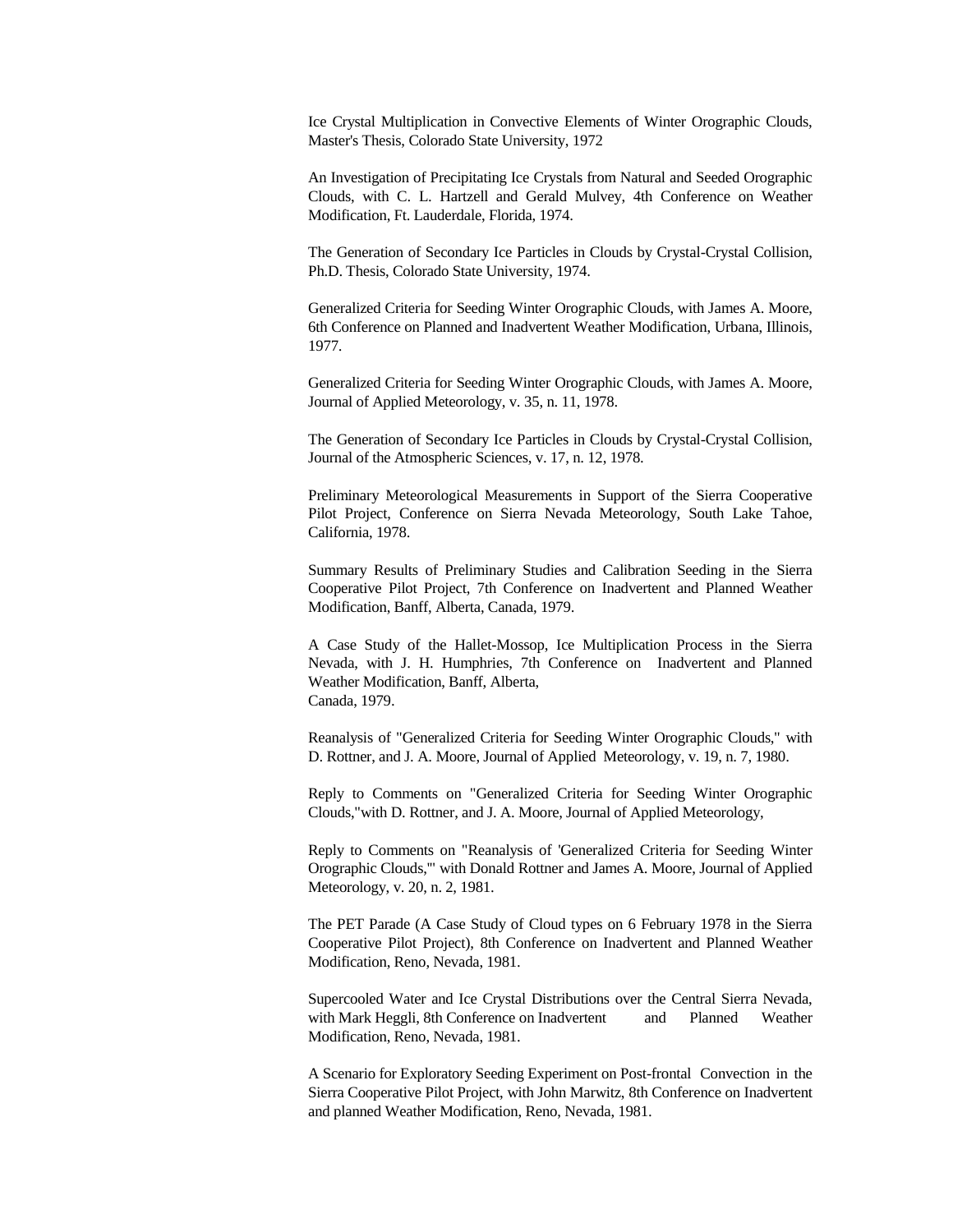Supercooled Liquid Water and Ice Crystal Distributions Within Sierra Nevada Winter Storms, with Mark Heggli, Ronald E. Stewart, and Arlen Huggins, Journal of Applied Meteorology, v. 22, n. 11, 1983.

A Comparison of Measured and Calculated Attenuation of 28 GHZ Beacon Signals in Three California Storms, with Matthew Peterson, Final Report for the 1985 U. S. Air Force Summer Faculty Research Program, August, 1985. 20 pp.

Case Study Analyses of Millimeter Wave Length Attenuation, Final Report for the 1986 USAF-UES Mini Grant Research Program, December 1986, 160 pp.

The Age of the Earth's Atmosphere Estimated by Its Helium Content, Proceedings of the First International Conference on Creationism, Pittsburgh, Pennsylvania, 1986, p. 187.

Pre-flood Vapor Canopy Radiative Temperature Profiles, with David Rush, Proceedings of the Second International Conference on Creationism, Pittsburgh, Pennsylvania, 1990, p. 231.

The Mechanism of Ice Crystal Growth and the Theory of Evolution, Proceedings of the Second International Conference on Creationism, Pittsburgh, Pennsylvania 1990, p. 303.

*The Age of the Earth's Atmosphere: A Study of the Helium Flux through the Atmosphere*, ICR Monograph, 1990, 32 pp.

Radiative Equilibrium in an Atmosphere with Large Water Vapor Concentrations, with David Rush, Proceedings of the Seventh Conference on Atmospheric Radiation, 1990, p. 212.

Radiative Equilibrium in an Atmosphere with Large Water Vapor Concentrations, with David Rush, Creation Research Society, Quarterly Vol. 29, No. 3, 1992.

*Ice Cores and the Age of the Earth*, ICR Monograph, 1993, 84 pp.

An Analytic Young-Earth Flow Model of Ice Sheet Formation During the "Ice Age", Proceedings of the Third International Conference on Creationism, Pittsburgh, Pennsylvania, 1994, p. 561.

A Conceptual Transition Model of the Atmospheric Global Circulation following the Genesis Flood, Proceedings of the Third International Conference on Creationism, Pittsburgh, Pennsylvania, 1994, p. 569.

Catastrophic Plate Tectonics: A Global Flood Model of Earth History, with S. A. Austin, J. R. Baumgardner, D. R. Humphreys, A. A. Snelling, and K. P. Wise, Proceedings of the Third International Conference on Creationism, Pittsburgh, Pennsylvania, 1994, p. 609.

*Sea-Floor Sediment and the Age of the Earth*, ICR Monograph, 1996, 94. pp.

The Sands of Time; A Biblical Model of Deep Sea-Floor Sedimentation, Creation Research Society Quarterly, Vol. 33, December, 1996.